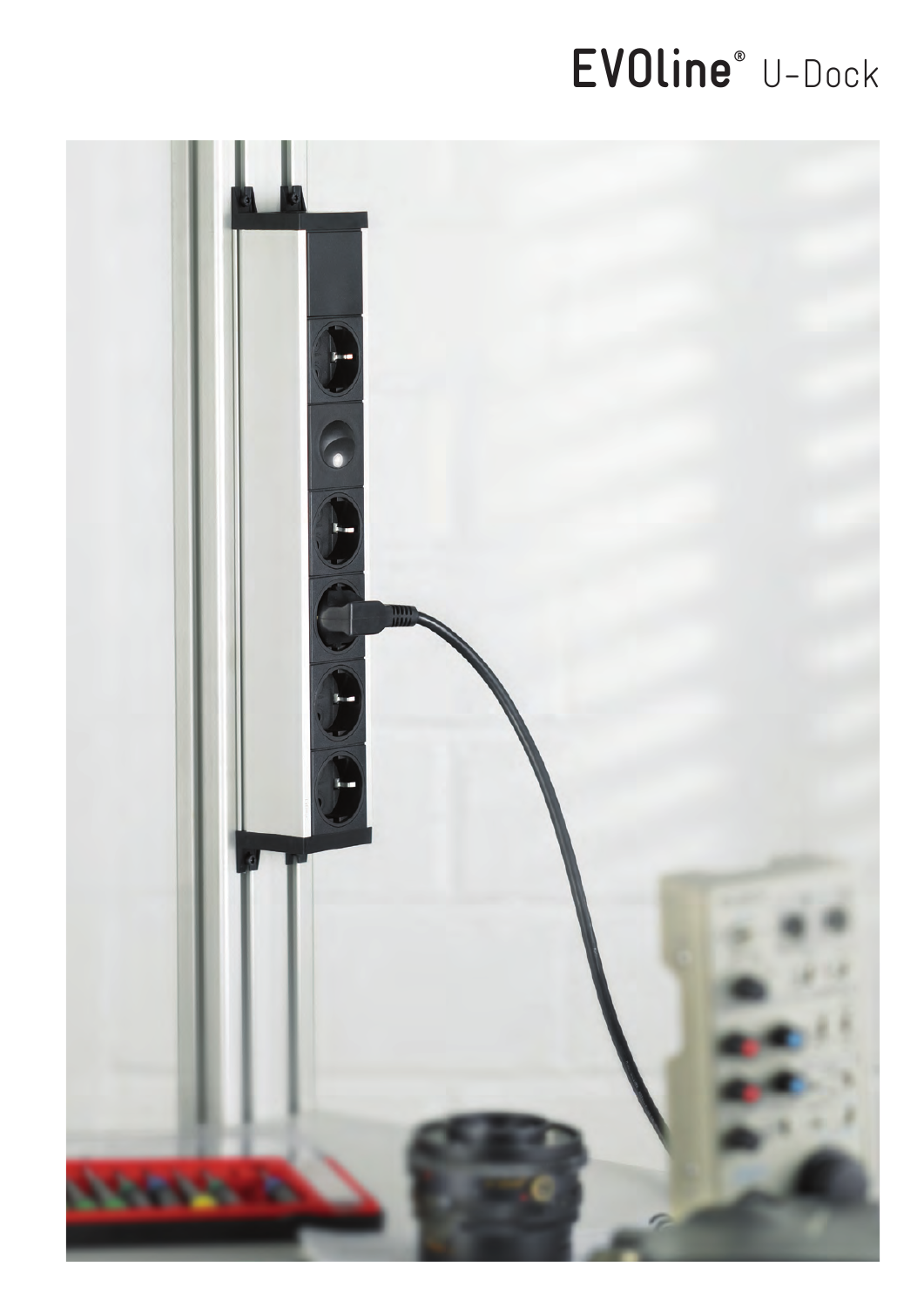## **EVOline®** U-Dock

EVOline U-Dock can be mounted to any work surface in various ways.

As a robust base for a professional power and data supply, the freely configurable aluminium profile can be equipped with various power and data modules as well as safety devices for protection of personnel and machinery.



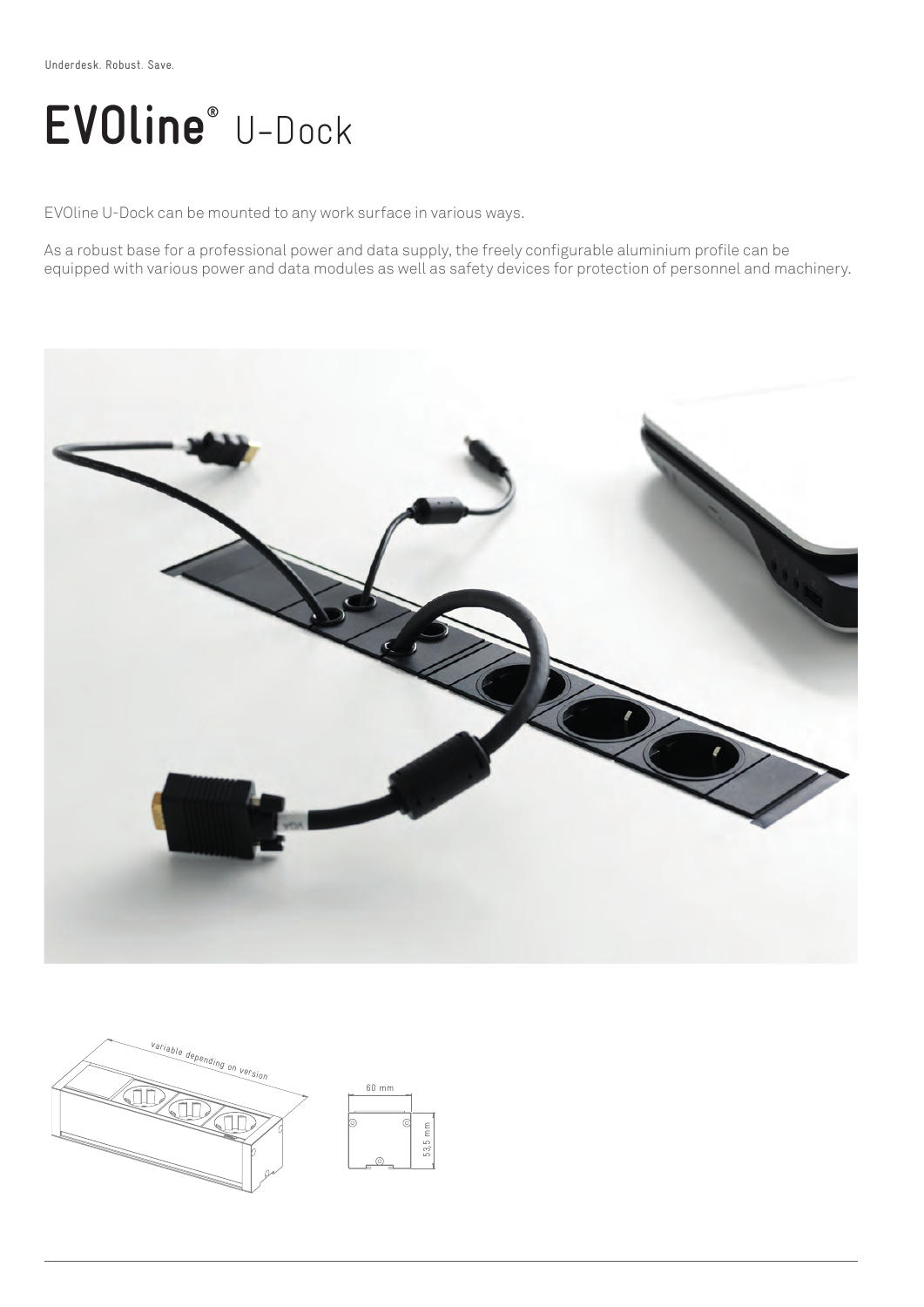

Examples of power supply options:





End cap with power input and/or output connector.



End cap with fixed power supply cable.

Available with several country specific plugs, EVOline Plug, wire end ferrules, Wieland GST 18i3- or WAGO WINSTA Connector.

End cap colour: black





All above mentioned U-Dock end caps are available with or without mounting angles.